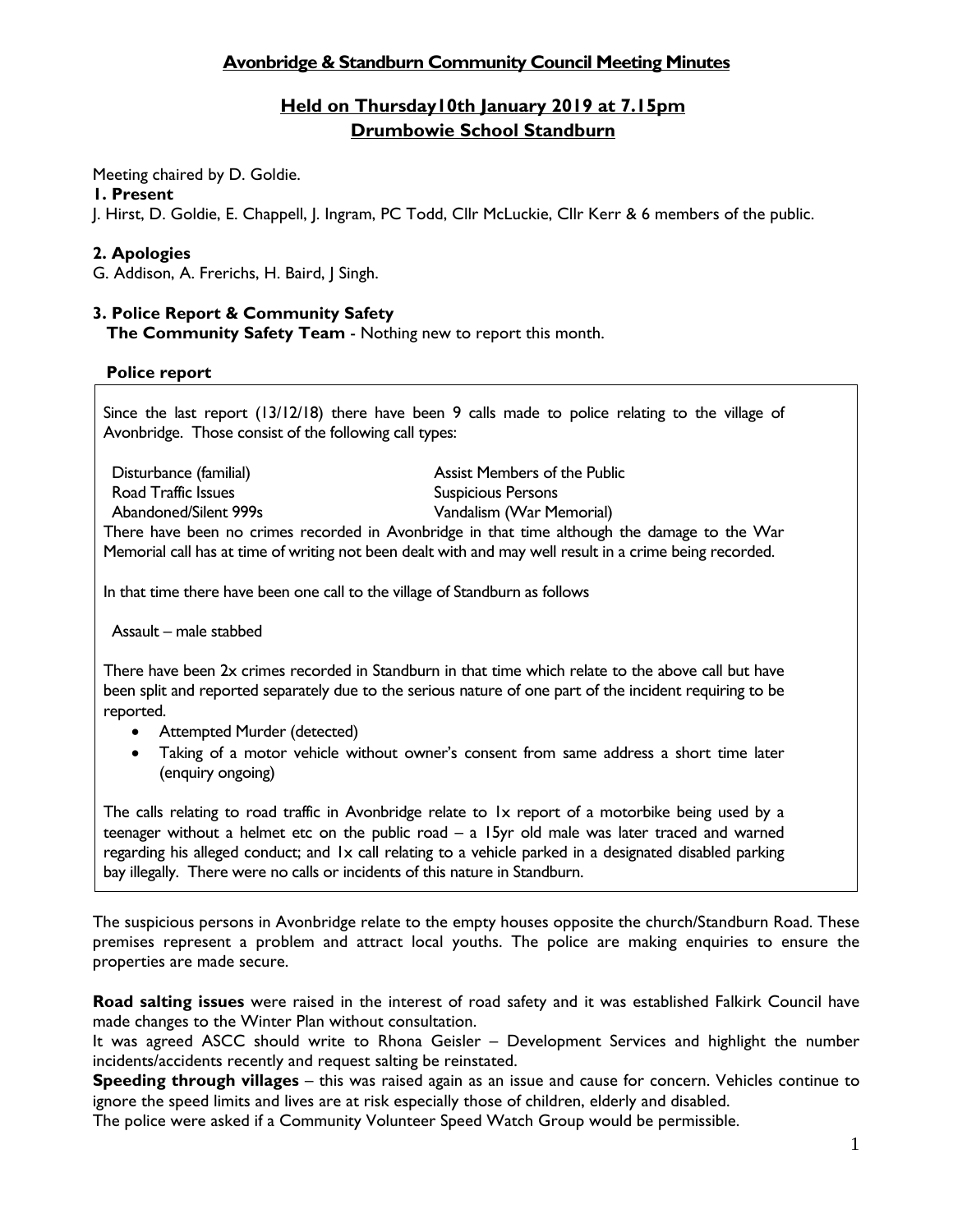It was noted Prevention of Speeding is the responsibility of the Council

Detection of Speeding is the responsibility of the police.

Those present once again noted their disgust with the Council that they appear unwilling to do more with regard to traffic calming in both villages.

## **4. Approval of Minutes from meeting held on Thursday 13th December2018**

The minutes were proposed by J. Hirst and seconded by E. Chappell.

# **5. Matters arising from previous meeting**

**- Food Bank –** It was highlighted the link and information for this were missing from the last minutes so need to be included here

- **Dog Fouling** – Agreed to contact Community Safety Team and highlight the problem also request dog waste bags be provided in the pub and at locations around the village. JI aware of specific problem areas.

- **Fence damage –** JH now in possession of further information and will contact housing and Councillor Hughes for assistance.

**-Land Ownership** – Query raised as to who owns land adjacent to the War Memorial as residents in the village would like to erect a fence and are fundraising in this regard. JH agreed to contact Carol Herron at Falkirk Council for details.

**- Minutes format –** It was requested the Minutes be issued for circulation in pdf format as not all recipients have the software to read current format.

# **6. Chair's Report/Correspondence**

- a) Email received regarding Hunterston B concern over safety of the 2 nuclear reactors on the Firth of Clyde – information received from Dr Ian Fairlie.
- b) Email received regarding the Planning (Scotland) Bill and the campaign by CC's including ourselves for and Equal Right of Appeal. A submission on behalf of 11 CC's has been submitted to the Scot Gov't by Sir Crispin Agnew.

# **7. Treasurer's Report**

**ASCC Acct -** Balance £6,009.67 **Burnhead Moss Acct – Balance £1,651.46** 

## **Micro Grant Applications** – None

D. Cameron submitted a receipt for the Food Bank website now up and running.

## **8. Planning, IT and online update**

1 application to amend an existing consent for house design at Netherton Farm Candie – P/18/0722/FUL Website – 310 hits this month.

Research and experiments has been completed regarding engineering work that would be needed to integrate an application form for Micro grants into the site. It is technically possible, but the effort needed to implement and maintain a secure solution is not warranted at this time. If committee members really want this then send your comments to Ed C or David Cameron.

To ease things for potential applicants a direct link to a micro grant form to download and print has been added to the main navigation bar on the home page.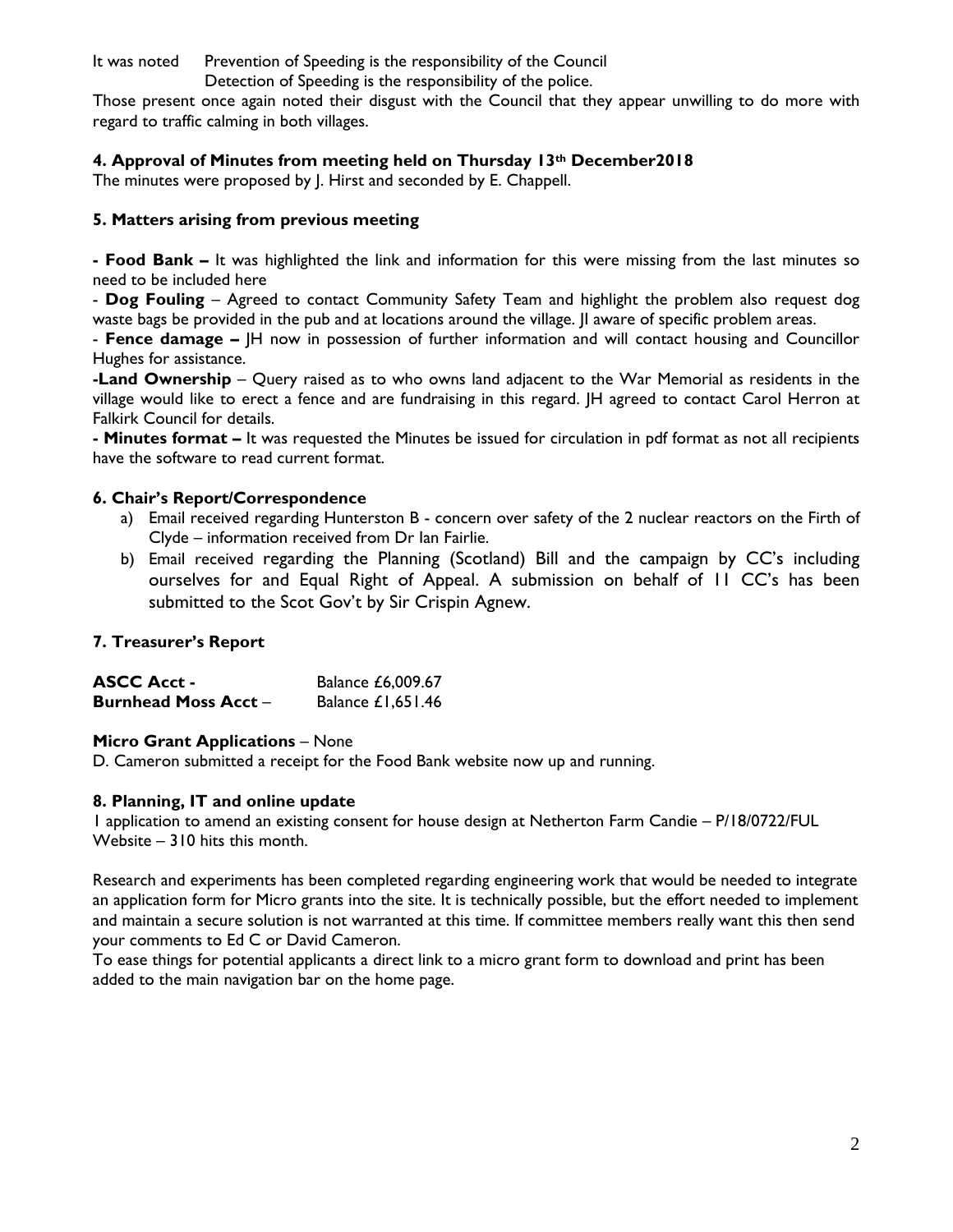# **BROADBAND**

The fibre activation date for the Avonbridge exchange has been postponed again, the  $3<sup>rd</sup>$  time in 2 years. The Digital Scotland site now says June 2019 AND one months' time. The 1 month comment comes from a link direct to Openreach's website so who do we believe?

We also appear to be the ONLY exchange in Central Scotland yet to be converted.

I have decided to use my/our MSP to put pressure on Scottish Gov't to make sure we get an accurate picture and regular updates. I have an appointment with Angus MacDonald on Friday 12 January.

Subscribers to the Avonbridge exchange also reside in the West Lothian constituency, the MSP is Fiona Hyslop. MSPs can only deal with constituents in their constituency post codes. So if anyone who lives in FK1 2JZ and FK1 2JY and has a 01324 dial code wants to make representations contact me for the information I have prepared.

If necessary I will draft an information pack that people can use to lobby the MSPs involved.

We have waited too long and are being ignored!!

**Facebook** – It was noted the Facebook page settings have been changed and now it is a private a site but it needs to be public. JD & HB to be notified & asked to provide assistance.

## **9. Planning Committee Review of Broadhead Candie**

JH reported the refused application for 4 houses on this site has now gone to Falkirk Council Planning Review Committee who carried out a site visit in December. There are 4 members on the committee and JH proposed an email to be sent to each of them to reinforce the objections raised by ASCC & residents. It was agreed the email be redrafted in a more favourable form before sending.

#### **10. Avonbridge Community Hall**

Falkirk Council has notified the Hall committee it will be closed unless taken over by a community led organisation. The current committee have resigned and volunteers are sought to form a new committee to work to retain the Hall for the use of local residents.

It was agreed to contact the old committee to ensure due process is followed to dissolve the committee and then a meeting will be arranged to form a new committee to negotiate with Falkirk Council. Volunteers offered to leaflet the village and advertise the meeting arrangements.

A heated discussion ensued whereby opinions were voiced to the two Councillors present that it was extremely unfair to expect residents in such a deprived area to form a charity and run the Hall the long term responsibility being too onerous.

The question was raised as to why Slamannan & Maddiston are categorised as Community Centres and Avonbridge is only a hall when it serves the community in various forms and is a vital asset.

This theme will be pursued with Falkirk Council representatives.

## **11**. **Avonbridge Christmas Tree & Lights**

It was confirmed this project had been a great success and all involved were congratulated.

JI confirmed the lights have been removed and are to be stored on behalf of ASCC by D. Cameron.

JI will dismantle and dispose of the tree when appropriate.

#### **12. Riverbank Avonbridge**

The issue of extensive litter and waste being dumped on the riverbank in Avonbridge was raised. This is being deposited over garden fences and by other means.

It was agreed ASCC should contact Falkirk Council for assistance contact 'Douglas Gardiner' new head of environment and the Community Safety Team.